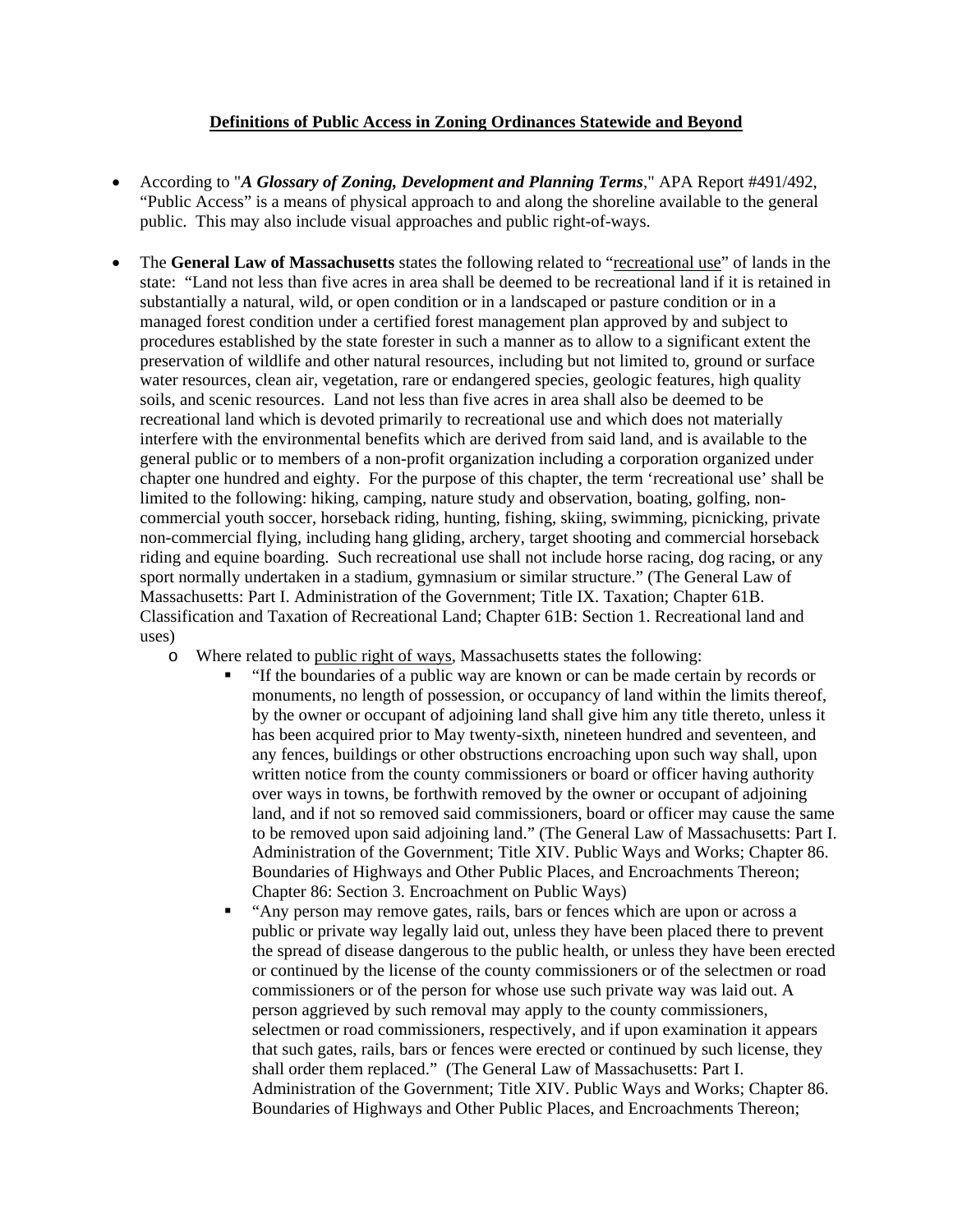Chapter 86: Section 5. Removal of Gates, Rails, Bars, or Fences Upon or Across Ways)

- "Upon petition of ten citizens of the commonwealth that in their opinion public necessity requires a right of way for public access to any great pond within the commonwealth, the department and the attorney general or a representative designated by him sitting jointly shall hold a public hearing and receive such evidence thereon as may be presented to them. The joint board may make such additional investigation as it deems desirable and if it appears to said board that such a right of way exists it shall present a petition to the land court for registration of the easement. If it appears that no right of way exists it shall submit a report, together with recommendations thereon, to the general court on or before January first of the following year. This section shall not apply to any body of water used as a source of water supply by the commonwealth or by any town or district, or water company, nor shall it affect the right of the commonwealth or any town or district or water company to the use and control of the waters of any such pond for the purposes of a water supply, nor shall it affect or diminish any existing right to the use of the water of any such pond for mercantile or manufacturing purposes." (The General Law of Massachusetts: Part I. Administration of the Government; Title XIV. Public Ways and Works; Chapter 91. Waterways; Chapter 91: Section 18A. Public Access to Great Ponds; Petition)
- The "**Urban Coastal Greenways (UCG) Policy**" for the Metro Narragansett Bay Region of Rhode Island (Cranston, East Providence, Pawtucket, and Providence) "offers a mechanism to redevelop the urban waterfront of the area to integrate expanded public access along and to the shoreline, economic development, and management, protection, and restoration of valuable coastal habitats. The UCG policy is intended to provide a permitting option that clarifies and streamlines the regulatory process for urban coastal development and creates greater flexibility in meeting the Coastal Resources Management Council requirements. The new policy establishes specific standards regarding overall vegetation of the site, management of stormwater runoff using Low Impact Development (LID) techniques, and public access. An '**Urban Coastal Greenway**' is a land area located with the Metro Bay Region and adjacent to a coastal (shoreline) feature on a development site; is, or will be, appropriately vegetated to provide native plant communities and/or sustainable landscapes which serve as a natural transition zone between the coast and adjacent upland development; provides public access adjacent to the shoreline; and is established and managed to protect aquatic, wetland, shoreline, and terrestrial environments from man-made disturbances and coastal flood hazards, while allowing for coastal economic development."
	- o Residential zone requirements in the UCG Policy offer two options. **Option 1**: Applicants (developers) may follow existing coastal buffer and setback regulations in the **Rhode Island Coastal Resources Management Program** (RICRMP)
	- o **Option 2**: the UCG width may be reduced through **compensation**. The standard UCG width may be reduced through a number of detailed alternatives (http://www.crmc.ri.gov/regulations/programs/UCG10oct06.pdf) to a compact width in return for site or coastal resource enhancements, such as improved public access or habitat conservation and preservation.
	- o "It is the responsibility of RICRM Council to ensure the availability of public access points for coastal recreation" (UCG Policy 120.3b)
	- o UCG Policy 120.4: "The RICRMC encourages the incorporation of public access on new developments in Section 335 of the RICRMP."
	- o "Projects on municipal or state-owned land may be considered compliant with relevant UCG requirements when the sole purpose of the project is to provide public access or other public amenities (e.g., ball fields, parks, playgrounds, public boat ramps or boating facilities, etc.)"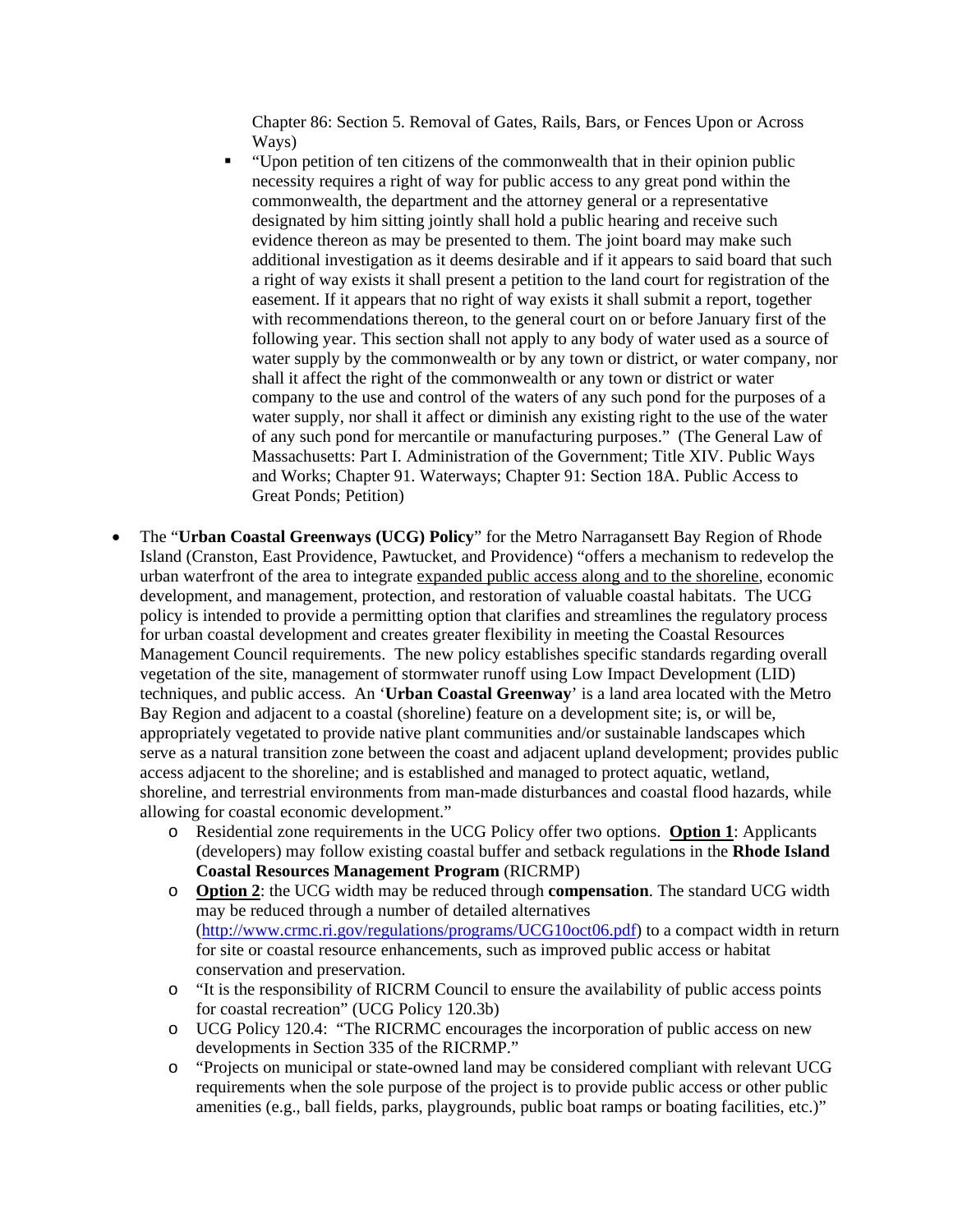- o Public Access: "It is the RICRMC's preference that applicants provide alongshore and arterial public access pathways within the development site, as described in UCG Section 150.5. Public access shall always be required:
	- 1. where the proposed project impacts upon public trust resources;
	- 2. on sites that have existing public access areas; and
	- 3. on CRMC-designated rights of way (ROW) or previous easements granted under RICRMP Section 335."
- o "Public access may not be required for development activities subject to United States Coast Guard Maritime Security (MARSEC) jurisdiction."
- o UCG Policy 150.3: General Standards for Urban Coastal Greenways: "The boundaries of the Urban Coastal Greenway easements shall be marked on all plans used for planning, permitting, and during construction. Additionally, the public access path and other public amenities (e.g., overlook, canoe or kayak launch, etc,) must be clearly delineated on site plans submitted for review to the RICRMC."
- o **\*\*UCG Policy 150.5: Public Access Standards for all Urban Coastal Greenways\*\***: "Wherever public access is provided, the following public access standards shall be met:
	- (a) The public access component shall be located within the UCG identified for the project.In certain cases, the RICRMC may allow the public access component to be located within the construction setback or other portion of the site as conditions may require. Applicants, however, must ensure that the UCG primary public access path on their development site connects with any existing UCG public access path on adjacent parcels.
	- (b) The applicant's engineer must certify that public access paths and associated elements shall be compliant, where applicable, with the most recent version of the Americans with Disabilities Act (ADA) Standards for Accessible Design (See: http://www.usdoj.gov/crt/ada/stdspdf.htm).
	- (c) The Council prefers that all new multi-residential, commercial, and mixed-use developments provide primary (alongshore) public access within the Urban Coastal Greenway. These **primary public access pathways** shall be a minimum of eight (8) feet in width to accommodate pedestrians but may be wider if designed to accommodate both pedestrian and bicycle access. Projects must design the UCG pathway to provide an extension of adjacent existing pedestrian or bicycle pathways, if consistent with a municipal or state pedestrian or bike path access plan.
	- (d) All public access pathways should be constructed of a pervious surface. In those cases where pathways are constructed of impervious materials for bicycle access or to be consistent with existing adjacent impervious surface paths (ex. Waterplace Park), the project must include stormwater treatments to minimize stormwater runoff, as described in the *Urban Coastal Greenway Design Manual*. Public access paths shall be designed to have a relatively flat profile and cross section to prevent stormwater runoff from eroding the path surface or adjacent soils. When paths are located directly adjacent to the coastal feature, they should be angled slightly to cause stormwater runoff to flow inland for treatment (e.g., bioretention area), rather than toward the coastal feature.
	- (e) Each parcel with a UCG shall include at least one secondary (arterial or perpendicular) access path leading to the linear UCG public access path, unless adjoining parcels share a **secondary public access path** as described in UCG Section  $150.5(g)$ .
		- 1. The access path must emanate from a public place. The secondary access path should be a minimum of eight (8) feet in width to accommodate pedestrian traffic, but may be up to twenty (20) feet in width when emergency vehicle access is necessary. In the latter case, the pathways must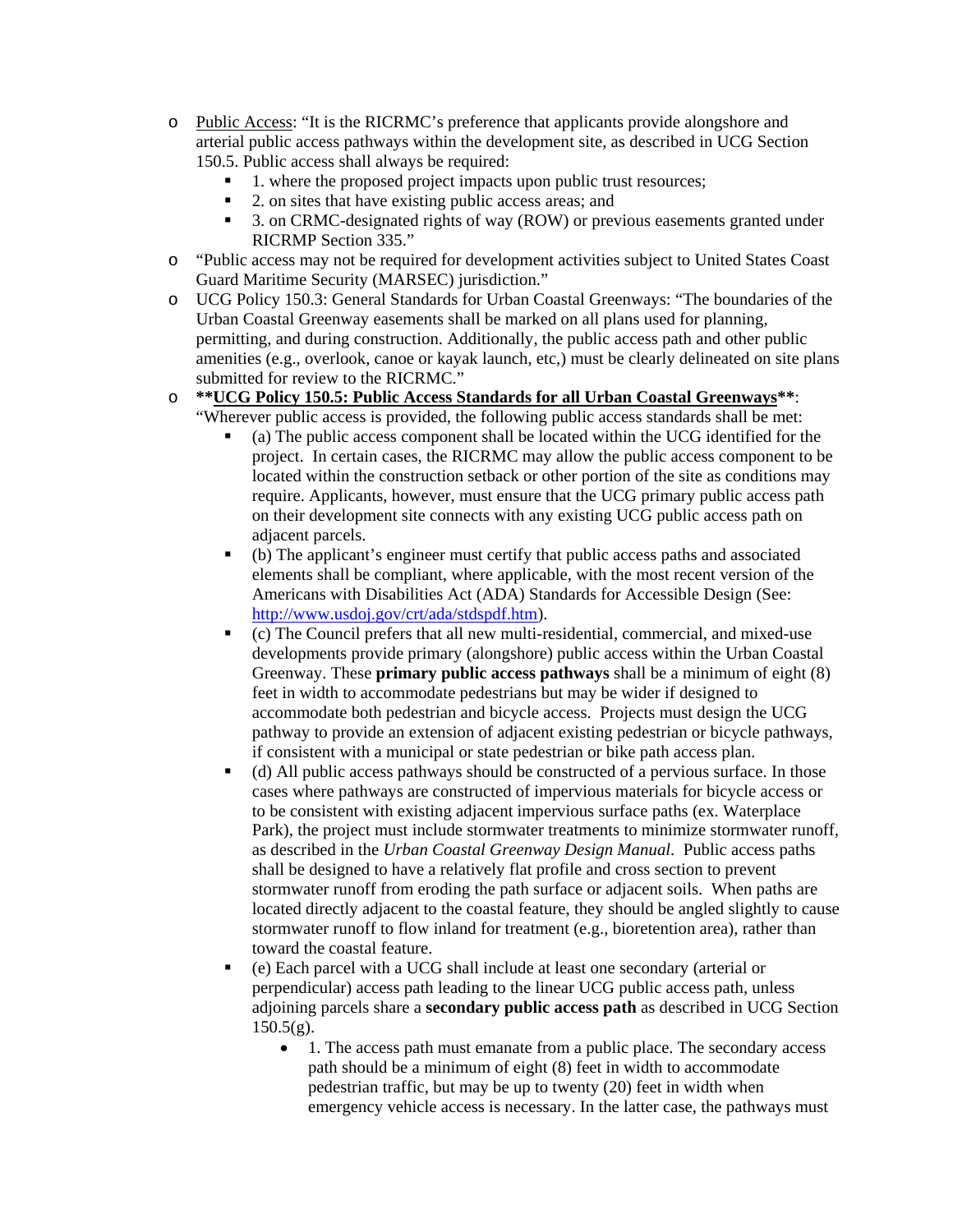be capable of supporting emergency and maintenance vehicles. Urban Coastal Greenways Policy Effective Date - November 2, 2006 23

- 2. The secondary access path shall connect sidewalk traffic with the alongshore UCG path, and may be a meandering path, as long as erosion is minimized. All public access pathways shall be recorded within the land evidence records and shall run with the land. The limited liability provision stated in RICRMP Section 335 shall apply to these public access pathways.
- (f) Each Urban Coastal Greenway must include adequate provisions for emergency vehicle access paths from the nearest street to the shoreline. These vehicular paths shall be constructed of a permeable surface capable of supporting emergency vehicles.
- (g) Each project must provide at least one secondary public pedestrian or vehicular access pathway per 500 linear feet of shoreline. Adjoining parcels may share secondary pedestrian or vehicular access paths on their shared boundary, where applicable. The RICRMC may waive the 500-foot secondary pathway standard if the applicant provides ten (10) percent more public parking spaces than required in section 150.5(h), below, and can demonstrate that there is adequate available secondary public access.
- (h) In order to facilitate public access to the shoreline, each development with a UCG shall include a minimum of two (2) public parking spaces adjacent to an access point or incorporated within a project, and an additional space per 100 linear feet of shoreline (where "linear" refers to the shortest distance between lot boundaries) within the parcel. The placement of the public parking spaces shall be decided in consultation with the RICRMC and the municipality of jurisdiction. In cases where the project is directly adjacent to public parking, (defined as on-street parking and off-street parking available to the general public), such spaces may be included for purposes of satisfying the public parking requirements of this section
- (i) Acknowledgement of Existing Public Access: The CRMC may allow reduced public access requirements within lots containing preexisting public access, provided there is no net loss of access and the following standards are met:
	- (1) Where existing public access pathways and **public roads** occur between the coastal feature and the development parcel(s), the primary (alongshore) public access and construction setback requirements may be waived.
	- (2) Where public roads are immediately adjacent to the sides of the development perpendicular to the coastal feature, these public roads may count toward the Urban Coastal Greenway secondary public access requirements. The road(s) must be usable for pedestrian and/or emergency vehicle access, as appropriate."
- **Warren, RI** defines public access in terms of '**Waterfront Overlay Districts**', the purpose of which is "to establish and maintain a zoning district of mixed uses characterized by architectural and design standards consistent with traditional New England maritime centers, with sidewalks; pedestrianfriendly access; storefront windows allowing window shopping; walkways, bicycle paths; off-street parking dispersed into small, landscaped lots; trees; and access and visual right of ways to waterfront"
	- o "The overlay district is designed to ensure waterfront development that is orderly and harmonious, including site and architectural design, which is compatible with traditional New England maritime centers, and the surrounding area, safe and convenient provisions of automobile and pedestrian access and circulation, landscaping and appropriate signage and light.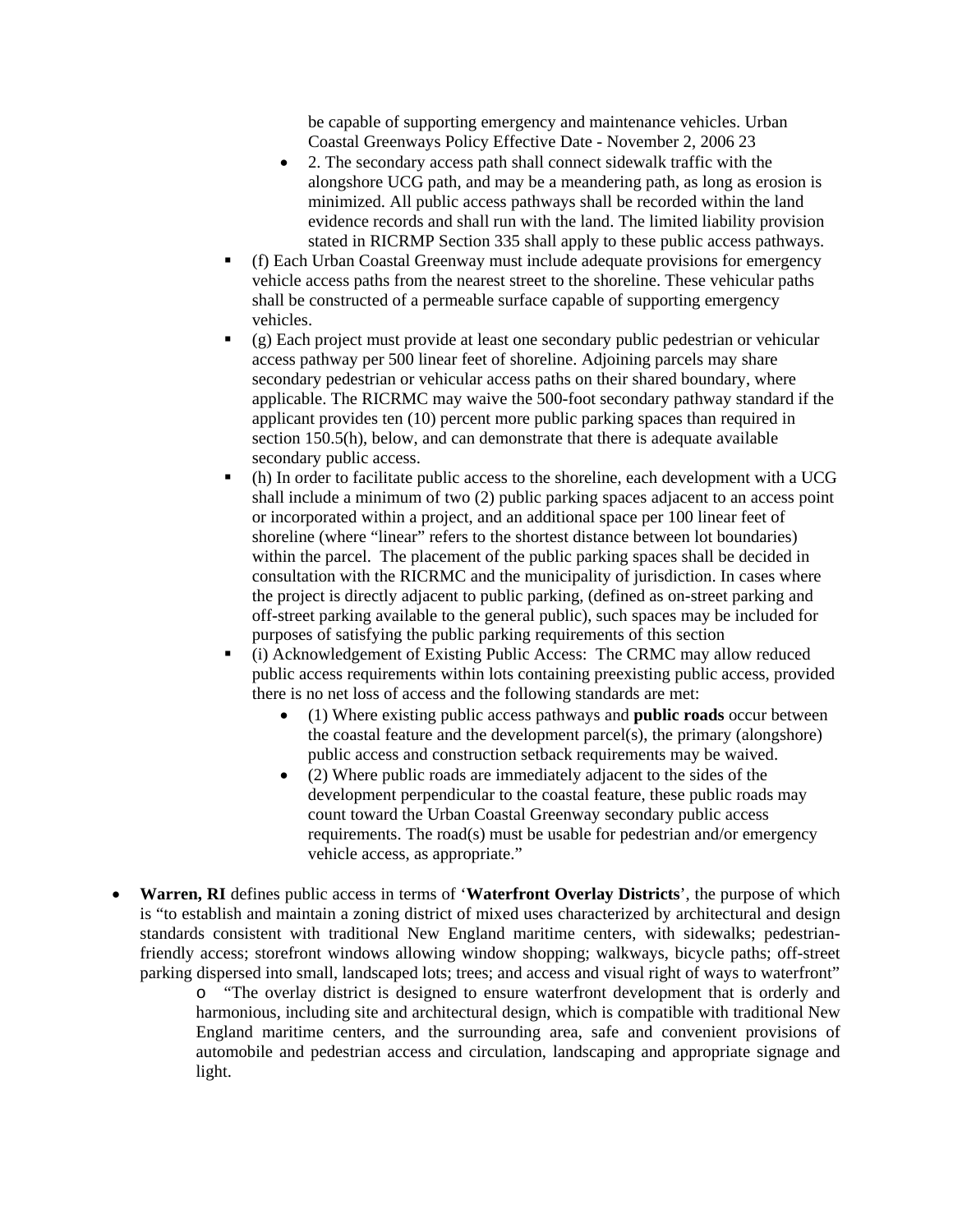o Buildings in the Waterfront Overlay District should be planned to promote opportunities for walking and bicycling as well as private motor vehicles and public transportation." A Waterfront Development Plan for the Town of Warren, Rhode Island defines by name and clearly posts at the site each public and undeclared right-of-way to the water. The plan also lists the public parking lots downtown and names existing sites offering public access that need physical improvements.

- **Buchner/Krupski/Austin vs. Mark Gronlund and the Department of Environmental Protection** – Leesburg, Florida, September 27, 2002
	- o **Issue**: whether Department of Environmental Protection (DEP), should grant the application of Mark Gronlund to modify his Standard General Environmental Resource Permit for water ski jump and slalom courses on Lake Blanchester in Lake County, Florida, to increase the size of the jump course and combine it with a new slalom course, so that buoys are shared by the two courses, and to add gate alignment buoys to the existing slalom course
	- o **Decision**: Gronlund's permit modification was granted without a showing of ownership or control of the lake bottom. Gronlund was found to have provided the necessary reasonable assurances after consideration of the pertinent enforcement matters and Gronlund's efforts to resolve them. The DEP was told to enter a final order granting the application for modification of Standard General Environmental Resource Permit, No. 35-167439-001, with the additional condition that the permitted ski jump and slalom courses would be for personal use only and would not be used for a ski school or for organized ski tournaments.
		- It was decided that proposed modifications would not create a navigational hazard or interfere with public use of waters of the state (other than the obvious preemptive use of the waters of the courses while being skied). No riparian rights (as opposed to other property rights) would be infringed. No applicable statute or rule explicitly requires Gronlund to demonstrate ownership or control of the lake bottom on and over which he intends to place his proposed ski courses. Instead, Gronlund's permit conditions were explicit that the permit did not convey or create any property right, or any interest in real property, or authorize any entrances upon or activities on property which is not owned or controlled by Gronlund [Florida Administrative Code Rule 62-343.020(5)]
- **Tappahannock, VA** does not define public access in its zoning ordinances
- **King William County, VA** defines public access in its ordinances as it relates to street designations
	- o "Landscaped buffers along existing and planned public roads: For all subdivisions developed in R-R and R-1 residential districts, a buffer shall be located along all public roads (not within subdivisions) existing on the date of final subdivision approval and all roads designated on the major thoroughfare plan on which the subdivision fronts, to a minimum depth of 50 feet."
	- o "Right of access*.* Anyone who subdivides land shall provide right of access to public streets of sufficient width to meet the minimum requirements of the Virginia Department of Transportation. No land shall be reserved, held or controlled for the purpose of prohibiting access to streets and roads unless owned, held or controlled exclusively by the county or an agency of the state or federal government."
	- o "Public streets. All streets intended to be public in a proposed subdivision shall be designed and constructed in accordance with subdivision street standards published by the Virginia Department of Transportation. Streets so designed and constructed shall be recommended by the county for inclusion in the state highway system."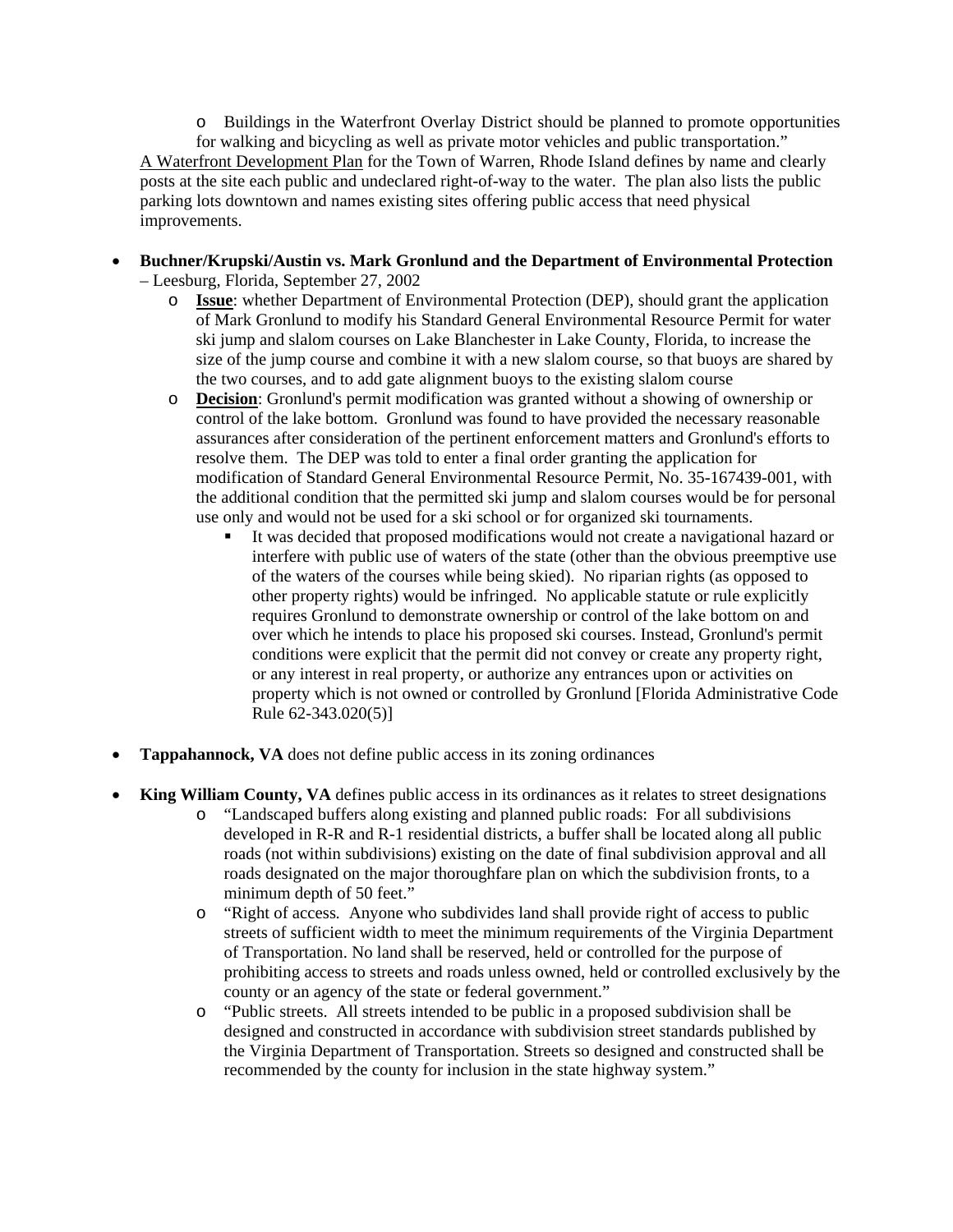- **King and Queen County, VA** defines public access in its ordinances as it relates to street designations
	- o "Street, service drive*:* A public right-of-way generally but not necessarily parallel and contiguous to major highway, primarily designated to promote safety by eliminating unrestricted ingress and egress to the right-of-way by providing safe and orderly points of access to the highway and which may enter a public road."
	- o "Street, minor*:* A street that is used primarily as a means of public access to the abutting properties with anticipated traffic of less than 500 vehicles per day."
	- o "Way, Pathway, Trail, Trace, Path, Branch: A dead-end right-of-way generally less than 1,000 feet long. A minor street that changes direction or begins and ends on the same thoroughfare that is generally a private but sometimes public road."
- **Gloucester County, VA**. Public access is defined in terms of highway corridor overlay districts:
	- o Sec. 6A-4: "The purpose of this section is to regulate vehicular and non-vehicular access to developments subject to this article. The intent of such regulation is to maintain or improve the level of service of roads; to minimize the number of access points to roads; to promote the sharing of access and the ability of travel between sites; to ensure that development is of a scale proportionate to the capacity of existing and proposed transportation facilities; to provide pedestrian circulation networks among residential, commercial, and recreational areas; and to enhance safety and convenience for the public. Toward those ends, Virginia Department of Transportation standards shall be seen as minimum standards; in some cases, this ordinance will require standards more stringent than those prescribed by VDOT."
	- o "Pedestrian Access: Pedestrian walkways shall be incorporated into each project in such a fashion as to minimize conflicts with vehicular traffic. Pedestrian circulation systems shall be extended to adjacent parcels and shall connect uses within individual projects. Pedestrian walkways shall be shown on site plans."
- **Hampton, VA** defines public access as it pertains to "public swimming", "blocking access to the waterway", and regulating activities conducted by the public on a public bridge or a public beach (although a "public beach" is not defined). Examples:
	- o Sec. 7-2. "Designating and marking of swimming areas. The city manager is hereby authorized to designate areas for public swimming and to mark such areas with buoys or other markers. Such markers shall be colored bright orange or yellow in accordance with the international uniform markers and shall be placed offshore and not more than one hundred (100) yards from the mean low-water mark."
	- o Sec. 7-14. "Sanctions for violations; fines, seizure; removal of watercraft blocking access to the waterway; Abandoned Boat Act. 'If any unoccupied watercraft is found by the chief of police, or his designee, to be anchored or moored so that any portion of the watercraft is at any time less than seventy-five (75) feet from the berthing place of another watercraft and blocking its access to the waterway or to its berth, permission to anchor shall be considered revoked and the chief of police, or his designee, shall post a one hundred dollar (\$100.00) infraction notice upon the unoccupied watercraft. The chief of police, or his designee, shall then ascertain when the blocked watercraft actually needs to exercise its right to access. If able to assist in providing sufficient access at that time by shifting the lay of the blocking watercraft while it remains at anchor, the chief of police, or his designee, shall do so and shall have the option to continue to do so on up to five (5) successive days, upon each of which the chief of police, or his designee, shall post an additional infraction notice…'"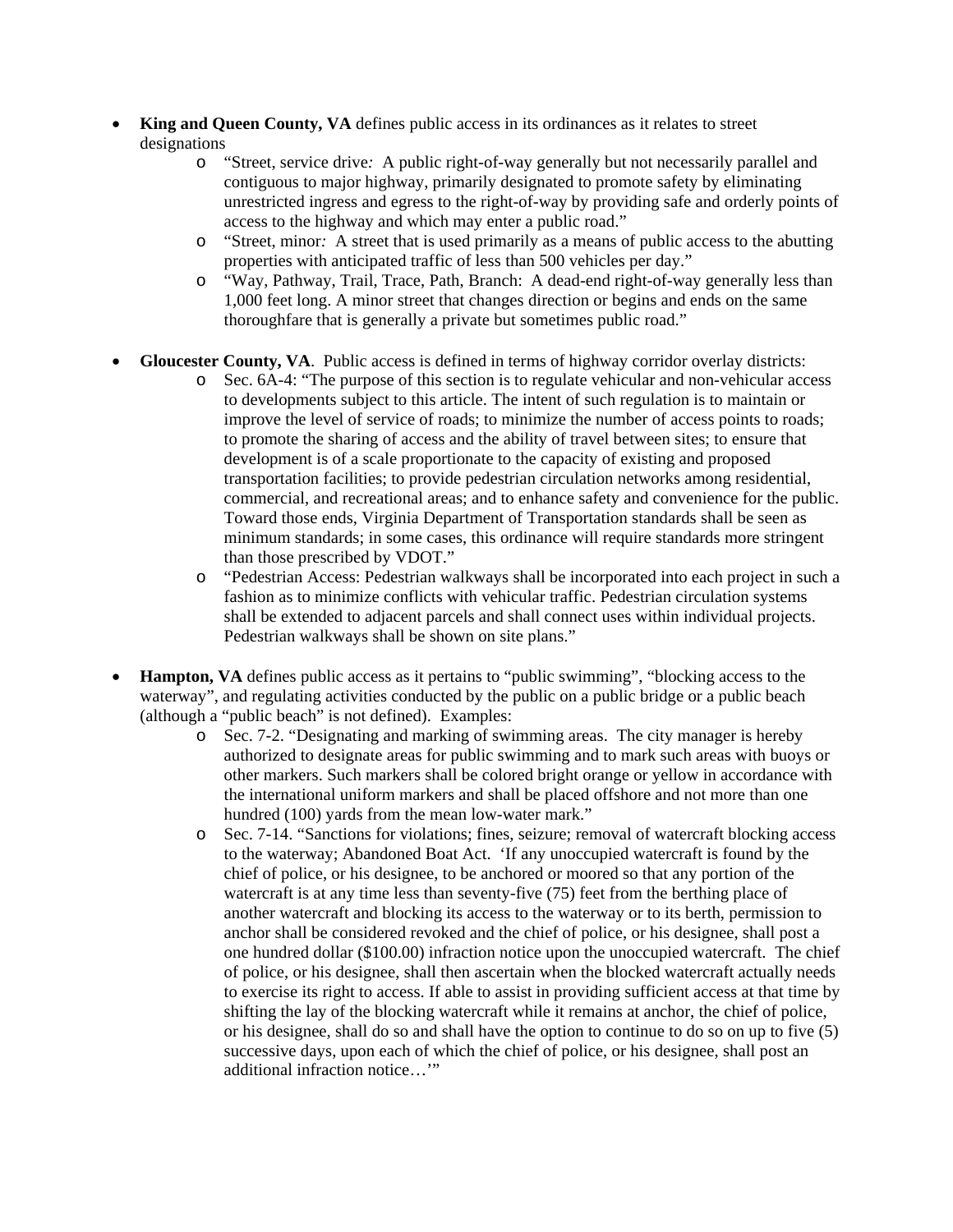- **Chesapeake, VA**. Public access is defined as it pertains to development:
	- o § 19-705. "Street and pedestrian access. Clearly defined street and pedestrian access, in readily usable condition, must be provided by the subdivider or developer to the public sites and open space areas for use by homeowners and the public. Access, other than by a paved street, shall be depicted on the recorded final subdivision plat or on the final site plan and shall serve as an access route for so long as the open space or recreational area is available for public or neighborhood use." (Ord. No. 02-O-122, 10-15-02)
	- o § 19-706. Dedication, preservation and maintenance.
		- A. "The land provided under this section may be dedicated to the city, subject to acceptance of such land by the city, for maintenance and operation or may be preserved by other means approved by the parks and recreation director and city attorney, provided that such alternative means shall provide comparable assurance that the land will be available and usable for open space and related recreational purposes. Dedication of the land to the city shall be free and clear of all liens and encumbrances and shall be accomplished by recordation of a plat or deed, approved and signed by an authorized agent of the city.
		- B. Dedication of required open space and recreational areas shall be accomplished prior to or simultaneously with final subdivision plat or final site plan approval. However, in cases where the subdivision or development is to occur in phases and the approved open space or recreational area is not located in the first phase of such subdivision or development, the directors of public works and parks and recreation may jointly agree to defer the dedication of the open space until such time that no more than 50%of the total number of lots shown on the approved preliminary subdivision plan have been recorded or, in the case of multifamily housing, no more than 50% of the total number of dwelling units shown on the approved preliminary site plan have been issued building permits. Such deferral shall be conditional on 1) the subdivider or developer provides the city with a suitable bond or letter of credit to assure the dedication, said bond or letter of credit to be in an amount equal to the fair market value of the approved open space or recreational area, as determined by the public works director or designee, and 2) the subdivider or developer provides the city with adequate access to the approved open space or recreational area, suitable for use by emergency vehicles, as determined by the public works director or designee. Unless a deferral is granted, no building permit shall be issued for any structure or residential unit within the subdivision or development until such dedication is complete, with the exception of building permits for model homes in accordance with section 13-1505.B of this ordinance. Where dedication is deferred, no building permit shall be issued for more than 50% of the lots shown on the approved preliminary subdivision plan or for more that 50% of the dwelling units shown on the approved preliminary site plan until such dedication is complete.
		- C. **Proposals for conveyance of the land to a private entity shall be reviewed by the parks and recreation director and approved by the approval agent for the preliminary subdivision plan or preliminary site plan. Such proposal shall make sufficient provision to ensure the continued maintenance of the property and the right of public access to it.**
		- D. **The subdivider or developer shall ensure that the land dedicated as open space or recreational area meets all development criteria for the zoning district in which the property is located**. The subdivider or developer shall improve such land with drainage, utilities (including payment of pro rata), access, curb and gutter and other public improvements applicable to subdivisions and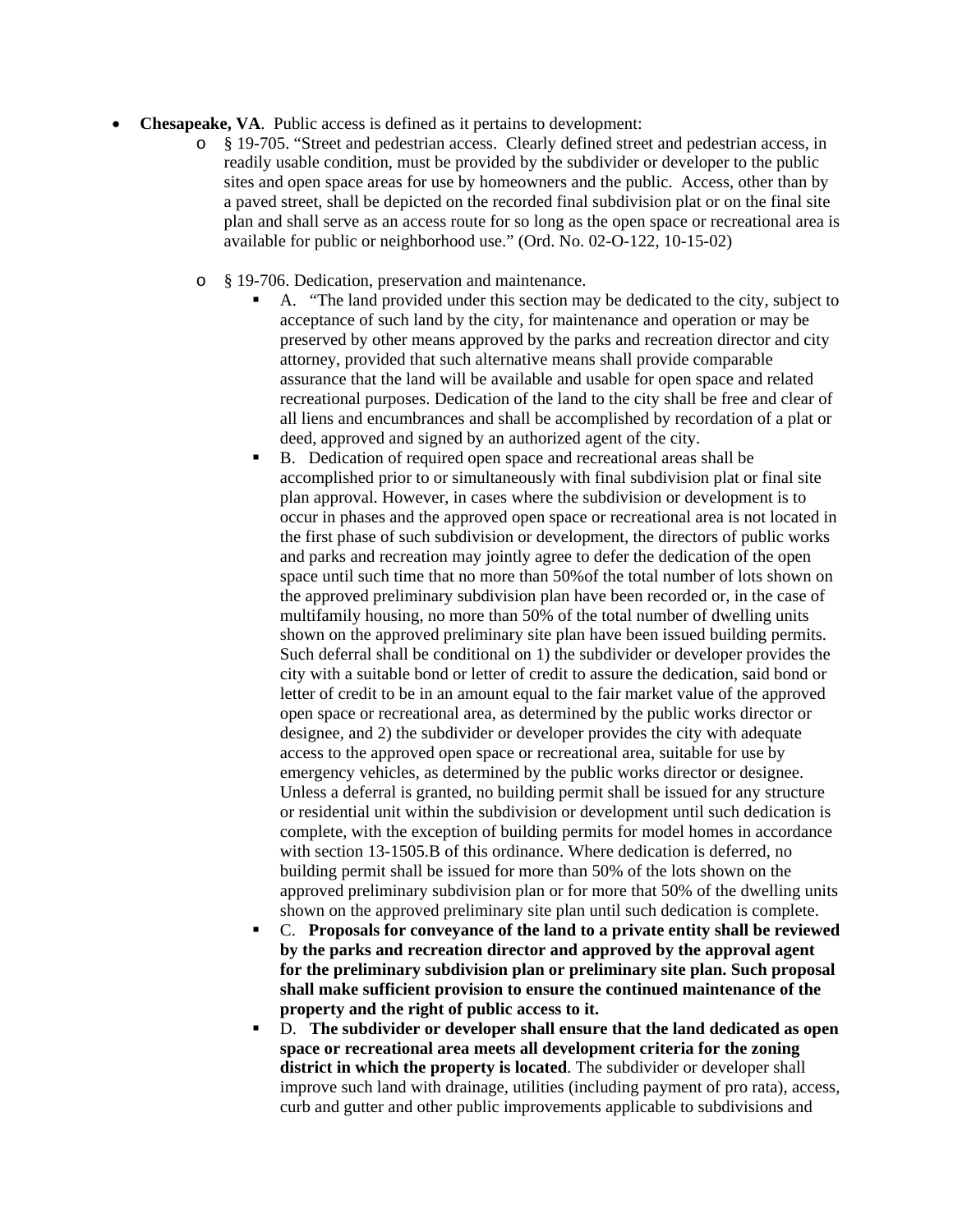developments under chapter 70 of the subdivision ordinance and article 18 of this ordinance. All bonding provisions in chapters66 and 70 of the City Code shall apply to open space dedications. Notwithstanding anything to the contrary in this ordinance, landscaping shall consist of twenty percent (20%) tree canopy coverage, calculated in accordance with section 19-600. The type and location of the large canopy trees shall be shown on a landscape plan approved by the city arborist. The twenty percent (20%) canopy coverage may be accomplished by preservation or new plantings, however, the city arborist may in any case require trees along the perimeter of the open space and shall further require that all dead and dying trees be removed before the land is dedicated as open space." (Ord. No. 02-O-122, 10-15-02)

## o § 19-708. Improvement of property; payment in lieu of improvement.

- A. "The subdivider or developer shall improve the property provided under section 19-700 in accordance with a plan approved by the parks and recreation director. The plan shall ensure that the property can be viably used and enjoyed as a public open space and recreational amenity. All improvements shown on the approved plan shall be completed by the time that fifty percent (50%) of the lots in a subdivision are created by the recordation of one or more approved final subdivision plats or the development has received final site plan approval. In lieu of such improvement, the subdivider or developer may opt to provide payment to the city of five hundred dollars (\$500.00) per dwelling unit planned for the subdivision or development. All such fees shall be used at the discretion of the parks and recreation director for the purpose of the development or improvement of neighborhood, community and district parks for the subdivision or development, as described in the parks and recreation plan adopted by city council on October 15, 1991, as amended. Such payment shall be provided by the time of final subdivision plat or site plan approval for all subdivisions and developments with the exception of multifamily developments and group housing for the elderly, for which required payments shall be made prior to the issuance of any building permit for construction associated with the development.
- B. In cases where the subdivider or developer installs private improvements for the use of the residents of a subdivision, multi-family complex, planned unit development project or group housing for the elderly facility, a reduced fee in lieu of public open space and improvements shall be assessed, as provided in section 19-709.B." (Ord. No. 02-O-122, 10-15-02; Ord. No. 03-O-003, 1-21-03)

## o § 19-709. Payment in lieu of providing open space and recreational area.

 A. "Where the parks and recreation director determines that the subdivision or development is not amenable to beneficial development of open space and related recreational areas the subdivider or developer, in lieu of providing the required open space and related recreation area, including improvements thereto, shall provide to the city a payment of one thousand (\$1,000.00) dollars per dwelling unit planned for the subdivision or development. All such fees shall be used at the discretion of the parks and recreation director for the purpose of developing or improving neighborhood, community and district parks serving such subdivision or development, as described in the parks and recreation plan adopted by city council on October 15, 1991, as amended. Such payment shall be provided by the time of final subdivision plat or site plan approval for all developments with the exception of multifamily and group housing for the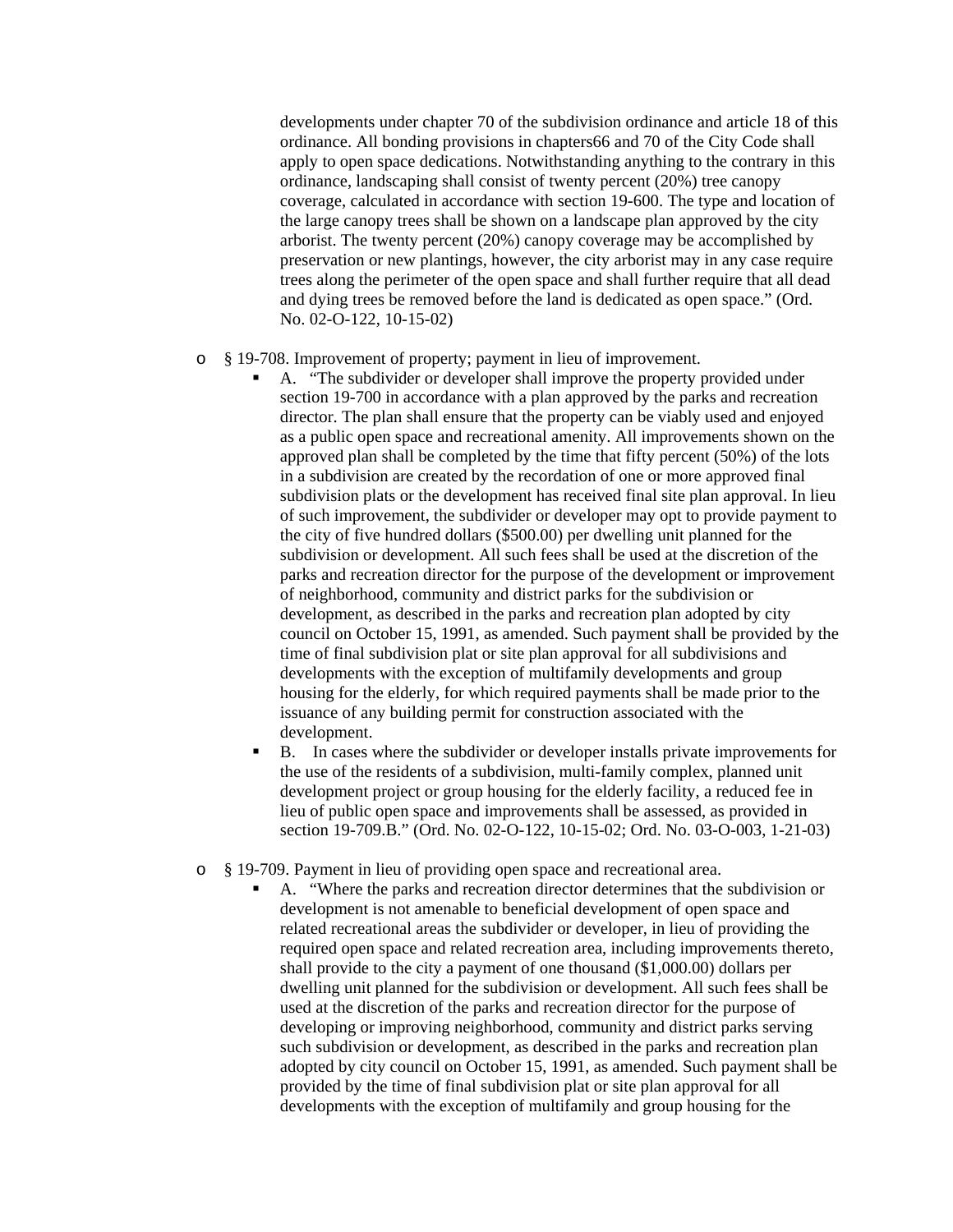elderly developments, for which required payments shall be made prior to the issuance of any building permit for construction associated with the development. No lot size reduction shall be made in such subdivisions and developments.

- B. In cases where the subdivider or developer devotes privately owned land for the use of the residents of a subdivision, multi-family complex, planned unit development project or group housing for the elderly facility, a reduced fee in lieu of public open space and improvements in the total amount of two-hundred fifty dollars (\$250.00) per dwelling unit or lot shall be assessed if each of the following criteria are met:
	- 1. Land within the subdivision or development is permanently set aside for a private park and/or recreational facility.
	- 2. The amount of land set aside is equal to the percentages required in section 19-702 above, excluding wetlands; land submerged under nontidal waters, up to the normal watermark; and land within an open drainage ditch, measured from top of bank to top of bank. This calculation shall be in addition to open space required for cluster and planned unit developments and shall also be in addition to any open space proffered in a conditional rezoning.
	- 3. The land meets all development and subdivision regulations and is accessible to all residents of the subdivision or development.
	- 4. The land is improved with recreational amenities, the value of which shall equal or exceed the sum of five hundred dollars (\$500.00) per dwelling unit, as verified by the director of parks and recreation on the basis of a detailed description of the improvements and the purchase price for each such improvement. Such information shall be provided for the city as part of the preliminary and final subdivision and site plan review process.
	- 5. The improvements meet or exceed national safety standards, as determined by the director of parks and recreation.
	- 6. The subdivider or developer provides assurances of the perpetual maintenance of the land and improvements.
	- 7. The location of the private park and/or recreational facility is shown on the approved preliminary and final subdivision and site plans and on approved subdivision plats.
	- 8. The improvements are fully installed and the private park open for use:
		- o i) Prior to the issuance of certificates of occupancy for more than seventy-five (75%) of all dwelling units or lots shown on the approved final site plan or approved final subdivision plan, or
		- o ii) At such time that a homeowner's association or property owner's association accepts dedication of the private park and improvements, whichever is the first to occur." (Ord. No. 02-O-122, 10-15-02; Ord. No. 03-O-003, 1-21-03)
- o § 19-710. Conveyance of dedicated open space and recreation areas.
	- "Upon determination by the parks and recreation director that any park, open space, or recreational area dedicated to the city under this section, or any portion thereof, no longer serves the purposes for which it was dedicated, the parks and